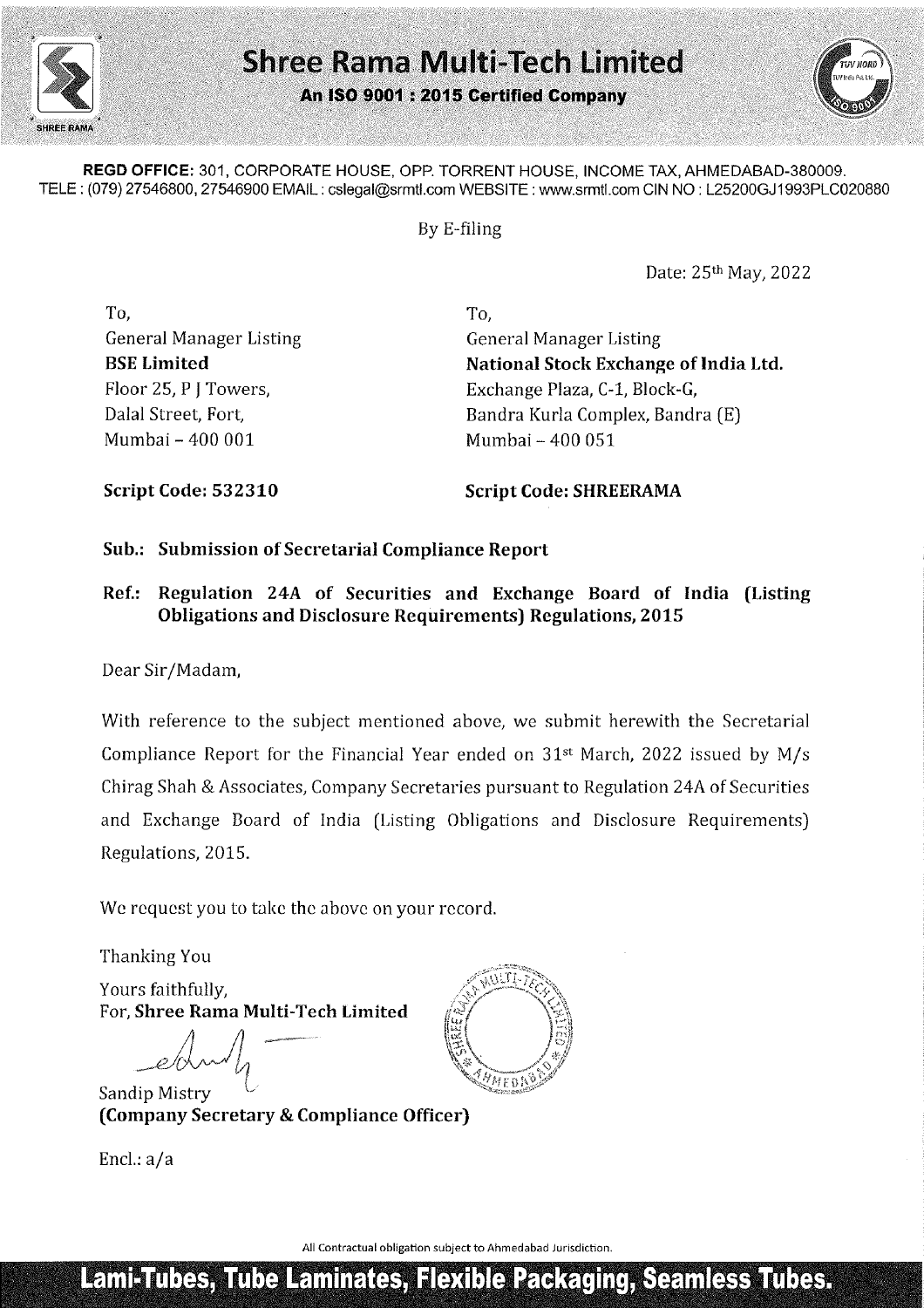## CHIRAG SHAH & ASSOCIATES

**Company Secretaries** 1213, Ganash Glory, Nr. Jagatpur Crossing, Besides Ganesh Genesis, OF. S.G. Highway. Ahmedabad - 382 481. Ph. O79-40020304, 6358790040/4 1/42 E-mail: chi¢18\_min@yahoo.com

## SECRETARIAL COMPLIANCE REPORT OF SHREE RAMA MULTI-TECH LIMITED FOR THE YEAR ENDED 315"MARCH, 2022

To,

## SHREE RAMA MULTI-TECH LIMITED

301, Corporate House, Opp. Torrent House, Income Tax Ahmedabad - 380009 Ahmedabad

We, Chirag Shah and Associates, Practicing Company Secretaries, have examined:

- (a) all the documents and records made available to us and explanation provided by Suzlon Energy Limited ("the listed entity"),
- (b) the filings/ submissions made by the listed entity to the Stock Exchanges,
- (c) website of the listed entity i.e. www.srmtl.com
- (d) any other document/ filing, as may be relevant, which has been relied upon to make this certification,

For the year ended 31% March, 2022 ("Review Period") in respect of compliance with the provisions of:

- (a) the Securities and Exchange Board of India Act, 1992 ("SEBI "Act'} and theRegulatians, circulars, guidelines issued thereunder; and
- {b) the Securities Contracts (Regulation) Act, 1956 ("SCRA"), rules made thereunder and the Regulations, circulars, guidelines issued thereunder by the Securities and Exchange Board of india ("SEBI");

The specific Regulations, whose provisions and the circulars/ guidelines issued thereunder, have been examined, include: -

- (a) Securities and Exchange Board of India (Listing Obligations and Disclosure Requirements) Regulations, 2015;
- (b) Securities and Exchange Board of india (Issue of Capital and Disclosure Requirements} Regulations, 2018;
- (c) Securities and Exchange Board of india (Substantial Acquisition of Shares and Takeovers) Regulations, 2011;



j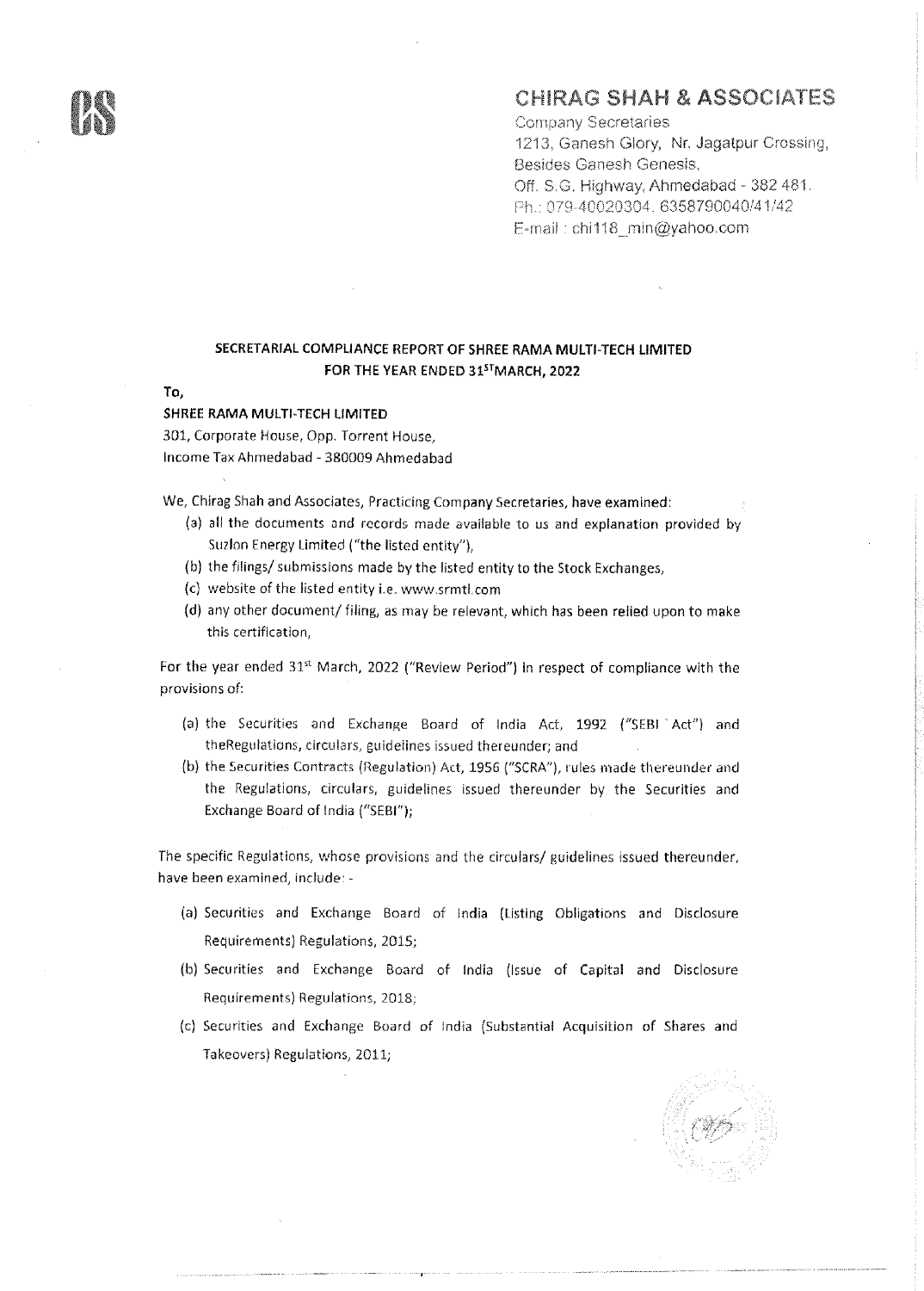- (d) Securities and Exchange Board of India (Buyback of Securities) Regulations, 2018 {Not Applicable to the listed entity during the Review Period);
- (e}) Securities and Exchange Board of India (Share Based Employee Benefits and Sweat Equity) Regulations, 2021 (Not Applicable to the listed entity during the Review Period):
- (f) Securities and Exchange Board of India (issue and Listing of Debt Securities) Regulations, 2008; (Not Applicable to the Company during the Review Period)
- (g) Securities and Exchange Board of India (Issue and Listing of Non-Convertibie and Redeemable Preference Shares) Regulations, 2013 (Not Applicable to the Company during the Review Period); expression and Exchange Board of India (Equity) Regulations, 2021 (Not Applicab<br>Period);<br>Securities and Exchange Board of Indi<br>Regulations, 2008; (Not Applicable to the<br>Securities and Exchange Board of India<br>Redeemable Pre
- (h) Securities and Exchange Board of India (Prohibition of Insider Trading) Regulations, 2015;
- (i) Securities and Exchange Board of India (Delisting of Equity Shares) Regulations, 2021; (Not Applicable to the Company during the Review Period); and
- (j) the Securities and Exchange Board of India (Depositories and Participant) Regulations,2018;

and circulars/ guidelines issued thereunder;

Based on the above examination, we hereby report that, during the review period:

|                                                                                                                                                                             | actual and anonange board or mone poste and caring or beber becames).                   |  |             |  |            |                       |    |     |  |
|-----------------------------------------------------------------------------------------------------------------------------------------------------------------------------|-----------------------------------------------------------------------------------------|--|-------------|--|------------|-----------------------|----|-----|--|
|                                                                                                                                                                             | Regulations, 2008; (Not Applicable to the Company during the Review Period)             |  |             |  |            |                       |    |     |  |
|                                                                                                                                                                             | g) Securities and Exchange Board of India (Issue and Listing of Non-Convertible and     |  |             |  |            |                       |    |     |  |
|                                                                                                                                                                             | Redeemable Preference Shares) Regulations, 2013 (Not Applicable to the Company          |  |             |  |            |                       |    |     |  |
| during the Review Period);                                                                                                                                                  |                                                                                         |  |             |  |            |                       |    |     |  |
|                                                                                                                                                                             | h) Securities and Exchange Board of India (Prohibition of Insider Trading) Regulations, |  |             |  |            |                       |    |     |  |
| 2015;                                                                                                                                                                       |                                                                                         |  |             |  |            |                       |    |     |  |
| ) Securities and Exchange Board of India (Delisting of Equity Shares) Regulations, 2021;                                                                                    |                                                                                         |  |             |  |            |                       |    |     |  |
| (Not Applicable to the Company during the Review Period); and                                                                                                               |                                                                                         |  |             |  |            |                       |    |     |  |
|                                                                                                                                                                             |                                                                                         |  |             |  |            |                       |    |     |  |
| ) the Securities and Exchange Board of India (Depositories and Participant)<br>Regulations, 2018;                                                                           |                                                                                         |  |             |  |            |                       |    |     |  |
|                                                                                                                                                                             |                                                                                         |  |             |  |            |                       |    |     |  |
| irculars/ guidelines issued thereunder;                                                                                                                                     |                                                                                         |  |             |  |            |                       |    |     |  |
| I on the above examination, we hereby report that, during the review period:                                                                                                |                                                                                         |  |             |  |            |                       |    |     |  |
|                                                                                                                                                                             |                                                                                         |  |             |  |            |                       |    |     |  |
| ) The listed entity has complied with the provisions of the above Regulations and<br>circulars/ guidelines issued thereunder, except in respect of matters specified below: |                                                                                         |  |             |  |            |                       |    |     |  |
|                                                                                                                                                                             |                                                                                         |  |             |  |            |                       |    |     |  |
| Sr. No.                                                                                                                                                                     | Compliance                                                                              |  | Requirement |  | Deviations | Observations/         |    |     |  |
|                                                                                                                                                                             | (Regulations/ circulars / guidelines<br>including specific clause)                      |  |             |  |            | <b>Remarks</b>        | of | the |  |
|                                                                                                                                                                             |                                                                                         |  |             |  |            | Practicing<br>Company |    |     |  |
|                                                                                                                                                                             |                                                                                         |  |             |  |            | Secretary             |    |     |  |
|                                                                                                                                                                             |                                                                                         |  |             |  |            |                       |    |     |  |
|                                                                                                                                                                             | <b>Not Applicable</b>                                                                   |  |             |  |            |                       |    |     |  |
|                                                                                                                                                                             |                                                                                         |  |             |  |            |                       |    |     |  |

- (b) The fisted entity has maintained proper records under the provisions of the above Regulations and circulars/ guidelines issued thereunder insofar as it appears from my/our examination of those records.
- {c) The following are the details of actions taken against the listed entity/ its promoters/ directors/ material subsidiaries either by SEBI or by Stock Exchanges (including under